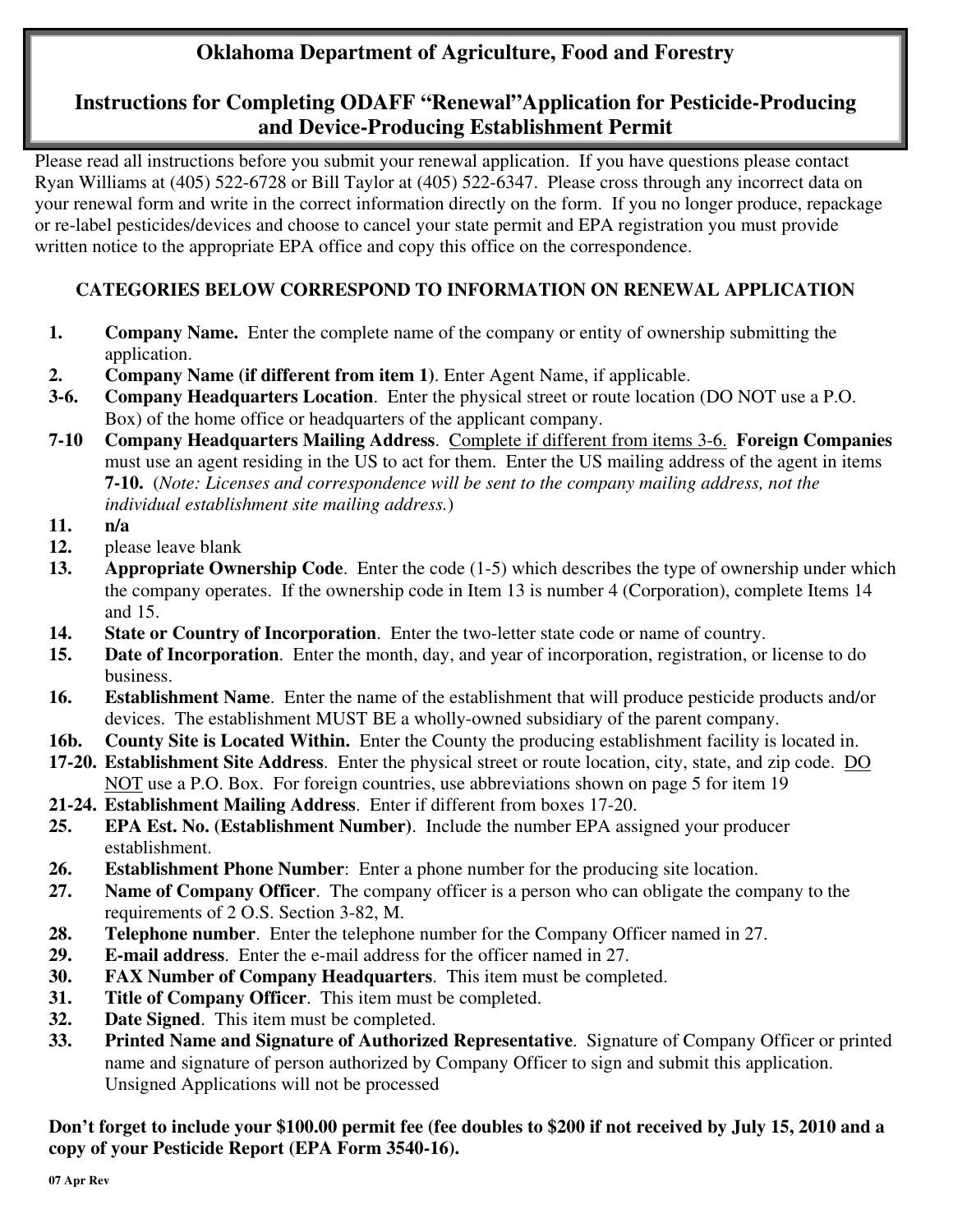#### M. PESTICIDE PRODUCING ESTABLISHMENTS -

1. Definitions as used in this sub article:

 a. "establishment" means any site where a pesticide product, active ingredient or device is produced within the state,

 b. "produce" means to manufacture, prepare, propagate, compound or process any pesticide or to package, re-package, label, relabel or otherwise change the container of any pesticide or device, and c. "producer" means any person who produces, manufacturers, prepares, compounds, propagates or

processes any active ingredient, pesticide, or device as used in producing a pesticide.

 2. It shall be unlawful for any person to produce within this state any pesticide, active ingredient or device without first obtaining a pesticide producer establishment permit issued by the Board.

 contain information regarding the proposed operation of the applicant and other information as specified by the Board. If at any time there is a change of the information provided in or on the application for a pesticide producer establishment permit, the producer must notify the Board in writing within thirty (30) calendar days of 3. The permit shall be issued only upon application on a form prescribed by the Board. The application shall the change.

4. The producer shall file a statement with the Board including but not limited to:

a. the name and address of the company,

 b. the name and address of the establishment as well as the physical location, if different than the mailing address,

- c. the name of the pesticide, active ingredient, or device, and
- d. the name and address and other pertinent contact information for the responsible party.

 5. All permits for pesticide producer establishments shall be issued for a period of one (1) year and shall be properly completed application is filed with the Board not later than the fifteenth day of the month first following the date of expiration. If the application is not received by that date, a penalty of twice the amount of the renewal renewed annually. All permits shall expire on June 30 each year and may be renewed without penalty if a fee shall be charged for renewal of the permit.

 6. Each pesticide producer establishment location engaged in the production of pesticides, active ingredients or devices shall require a separate permit.

 7. The annual permit fee for a pesticide producer establishment shall be One Hundred Dollars (\$100.00) for each location.

 8. If requested by the Board, a complete copy of all labeling, Material Safety Data Sheets, technical information associated with the pesticide, active ingredient, or device and a statement of all claims to be made as well as directions and use must be submitted to the Board.

9. In order to determine compliance with state and federal laws, the Board may request a full disclosure of inventory records, sales and distribution records, and any other information deemed necessary by the Board.

 distribution as required by the Board. The records of the producer shall be kept intact at the principal producing location in this state for at least two (2) years after the date of production and distribution and copies shall be furnished to any authorized agent of the Board, immediately upon request in person, at any time during the regular business hours of the producer. Copies of records shall be furnished to any authorized agent of the Board within seven (7) working days of a written request, in summary form, by mail, fax, e-mail, web site, or any other 10. Every producer shall keep accurate records pertaining to pesticide, active ingredient, or device production and electronic media customarily used.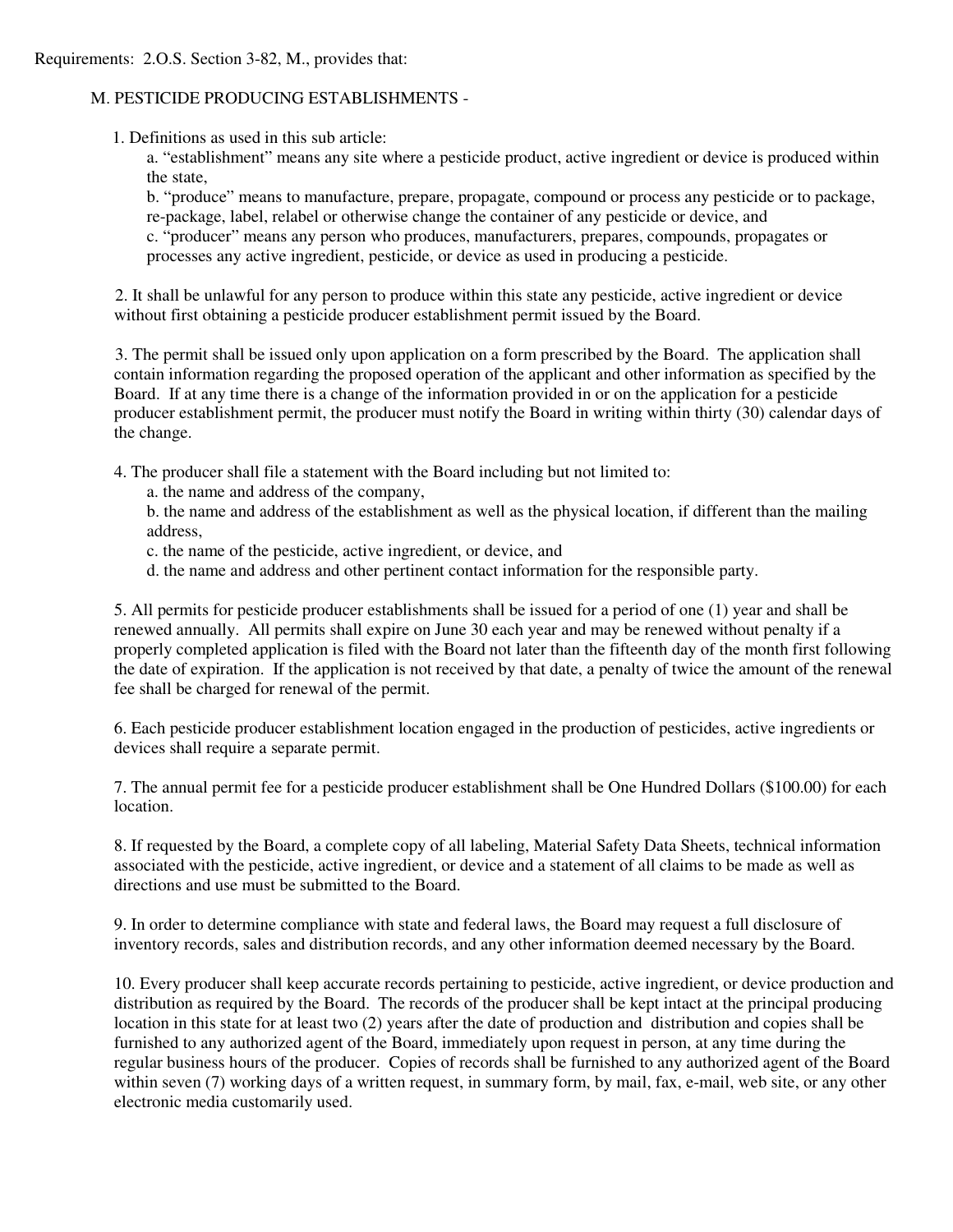| <b>Oklahoma Department of Agriculture, Food, and Forestry</b> |  |
|---------------------------------------------------------------|--|
| <b>Consumer Protection Services Division</b>                  |  |

 **2800 N. Lincoln Blvd., Oklahoma City, OK 73105** 

 **405-521-3864 www.oda.state.ok.us** 

#### **Application for Registration of Pesticide-Producing and Device-Producing Establishment Permit**

**2 O.S. Section 3-82 (M)** 

  *Note: Read all instructions before completing.* 

| 1. Company Name (Entity of Ownership)                                                       |                        |                                    | 11. EPA Company<br><b>Number</b>                |                                                                                                  |                      |              |  |
|---------------------------------------------------------------------------------------------|------------------------|------------------------------------|-------------------------------------------------|--------------------------------------------------------------------------------------------------|----------------------|--------------|--|
| 2. Company Name<br>(if different from 1.-e.g. Agent)                                        |                        |                                    | 12. ODAFF use only                              |                                                                                                  |                      |              |  |
| <b>Company Headquarters Location (physical address)</b>                                     |                        |                                    |                                                 |                                                                                                  |                      |              |  |
| 3. Street Address                                                                           |                        |                                    | 13. Enter Appropriate Ownership code            |                                                                                                  |                      |              |  |
| 4. City                                                                                     | 5. State<br>or County  | 6. Zip<br>Code                     |                                                 | 1 - Individual<br>2 - Partnership<br>3 - Cooperative Association<br>4 - Corporation<br>5 - Other |                      |              |  |
| <b>Company Headquarters Mailing Address</b><br>(If identical to above, write SAME)          |                        |                                    | 14. State or Country<br>of Incorporation        |                                                                                                  |                      |              |  |
| 7. Street or PO Box<br><b>Address</b>                                                       |                        |                                    | 15. Date of Incorporation<br>(Month, Day, Year) |                                                                                                  |                      |              |  |
| 8. City                                                                                     | 9. State<br>or Country | 10. Zip<br>Code                    |                                                 |                                                                                                  |                      |              |  |
| NAME, SITE LOCATION, and MAILING ADDRESS of PRODUCING ESTABLISHMENT SEEKING OKLAHOMA PERMIT |                        |                                    |                                                 |                                                                                                  |                      |              |  |
| 16. Establishment Name                                                                      |                        | 16b. County Site is Located Within |                                                 |                                                                                                  |                      |              |  |
| 17. Establishment Site Address (physical)                                                   |                        | 18. City                           |                                                 |                                                                                                  | 19. State or Country | 20. Zip Code |  |
| <b>22. City</b><br>21. Establishment Mailing Address                                        |                        |                                    | 23. State or Country<br>24. Zip Code            |                                                                                                  |                      |              |  |
| 25. EPA Est. No. (Producer Establishment Number)<br>26. Establishment Telephone Number      |                        |                                    |                                                 |                                                                                                  |                      |              |  |
| 27. NAME of Company<br>Officer                                                              |                        | Number                             | 28. Telephone                                   |                                                                                                  |                      |              |  |
| 29. E-mail Address                                                                          |                        |                                    | 30. FAX Number                                  |                                                                                                  |                      |              |  |
| 31. TITLE of Company Officer                                                                |                        |                                    |                                                 | 32. Date Signed<br>(Month, Day, Year)                                                            |                      |              |  |
| 33. SIGNATURE of Company Officer                                                            |                        |                                    |                                                 |                                                                                                  |                      |              |  |

 **Include payment of \$100.00 made payable to the Oklahoma Department of Agriculture, Food, and Forestry.** 

| If you wish to pay by credit card, please fill in the following: |                                                                                                                                                                                                                               |                                       |          |  |
|------------------------------------------------------------------|-------------------------------------------------------------------------------------------------------------------------------------------------------------------------------------------------------------------------------|---------------------------------------|----------|--|
| Type of Card:                                                    | <b>Visa</b>                                                                                                                                                                                                                   | Master Card                           | Discover |  |
| Card Number:                                                     |                                                                                                                                                                                                                               |                                       |          |  |
| Amount Paid:                                                     |                                                                                                                                                                                                                               |                                       |          |  |
|                                                                  |                                                                                                                                                                                                                               | Expiration Date (MM/YYYY): $\sqrt{2}$ |          |  |
|                                                                  | Name on Card: The contract of the contract of the contract of the contract of the contract of the contract of the contract of the contract of the contract of the contract of the contract of the contract of the contract of |                                       |          |  |

| <b>Office Use Only</b>  |
|-------------------------|
| Receipt #:              |
| Receipt Code 393 \$     |
| License #:              |
| Issue Date:             |
| $AGN#$ :                |
| <b>Expiration Date:</b> |
|                         |

 **PICS Form PEI-005-5/10/06 Previous editions are obsolete. THIS IS PAGE \_\_\_\_\_\_\_\_\_ OF \_\_\_\_\_\_\_\_**